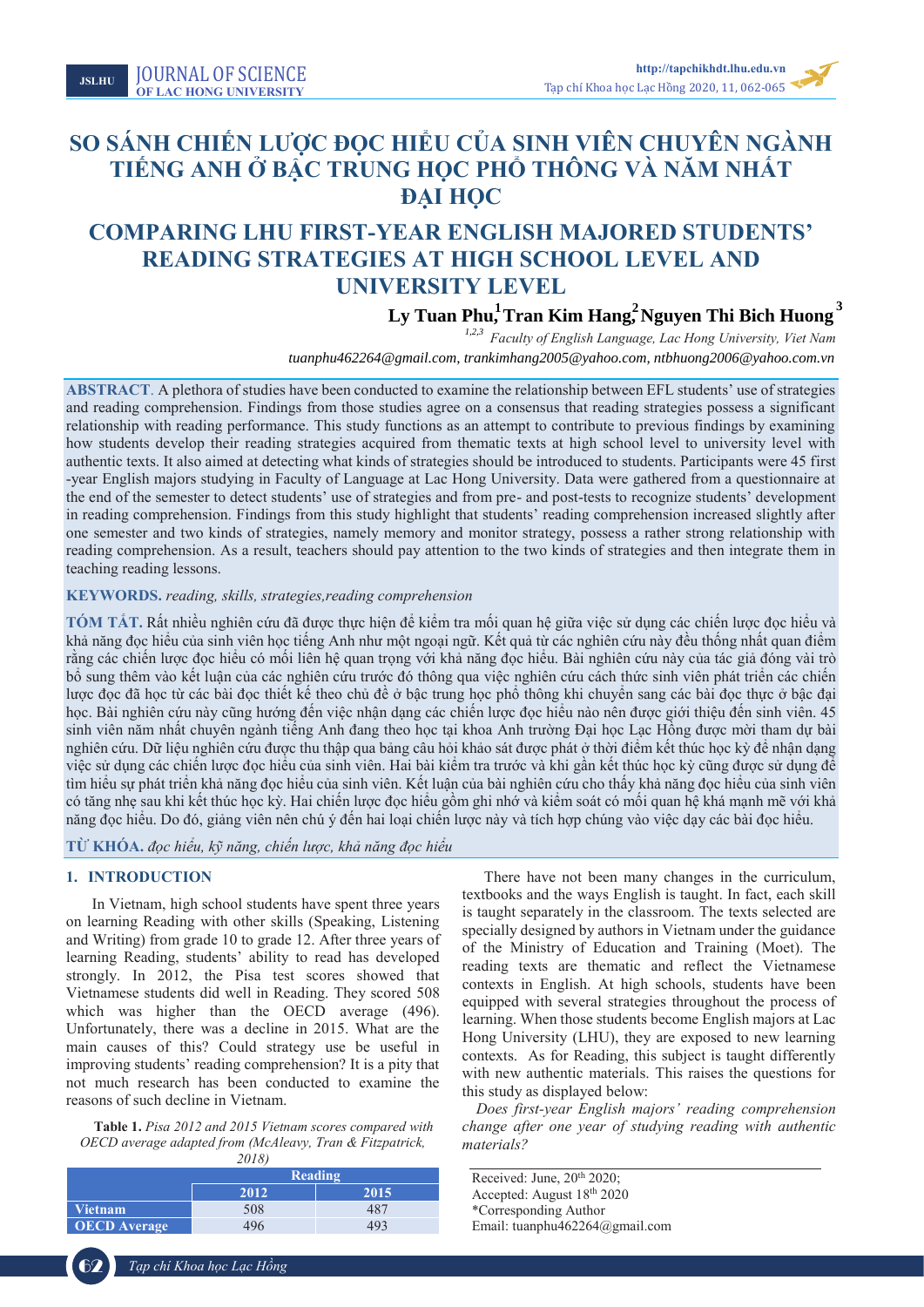*What is first-year English majors' development of reading strategies when they study at Lac Hong University?* This study is expected to throw some light on these questions.

# **2. CONTENT**

# **2.1 Literature review**

As mentioned before, a myriad of research into the relationship between students' strategy use and reading comprehension has yielded positive results. According to Nguyen and Vo (2018), both cognitive and metacognitive strategies possess a strong relationship EFL students' reading comprehension. Before embarking on this theme, it is worth to have a clear picture of how English is taught at high school and university level. English is a compulsory subject in the curriculum at high school level. The aims of this subject are to help students develop their ability to communicate in English based on four skills (Listening, Speaking, Reading and Writing) and increase the knowledge of language. The programs at each level are different. As for high school level, the lessons are thematic. The lessons are designed based on themes which are closed connected to each other to help students build as well as consolidate their abilities to communicate. The themes cover four main aspects, namely our lives, our society, our environments and our future. As for Reading, the requirements gradually increase for each grade. Grade 10 students have to understand the main ideas of a text ranging from 222 to 250 words. As for grade 11 students, the length of the reading texts are longer, from 250 to 280 words. In addition to understand the main ideas, students have to understand the details of the text. They have to master scanning techniques to find out the details required. With respect to the highest grade, grade 12, students face the longest texts from 280 to 300 words. They have to understand the flow of the text, identify main conclusions of the text and demonstrate the ability to summarize short documents such as letters and memos by using the original words and structures. In general, it can be inferred from the Moet's program that students mainly enhance their skills of skimming, scanning and basic summarizing.

English majors study in a different way. The books selected contain authentic texts and activities designed by experts in their native language. Hence, when transferring to new learning context at LHU, students need a new change in their reading strategies.

At high school level, compensation strategies are reported to be frequently used by high school students when taking tests. Nguyen (2018) also agreed that ESL students are reported to use cognitive strategies at a high level and outperformed EFL students in the reading tests. Cognitive and metacognitive strategies are frequently used by students when taking a reading test (Zhang, 2018). This conclusion contrasts slightly with a research conducted by Kung (2017) with the ELF learners in Taiwan concluded that those learners reported a preference of metacognitive over cognitive strategies. Students who are having difficulties in reading also earn benefits from the strategies used. Awada and Plana (2018) carried out a study to help students with dyslexia improve their reading comprehension and strategies mentioned in the study can greatly boost students' reading comprehension. In terms of learning different languages, Lin and Yu (2015) concluded that English learners demonstrate a higher frequency of using metacognitive strategies than Chinese learners.

Not only increase students reading comprehension but also does strategy use enhance students' motivation and autonomy. Under the light of this theme, Liao and Wang (2018) from their quasi-experimental study to examine the effect of reading comprehension strategies claimed that the experimental group which received the training of the strategies lower their anxiety and achieve higher reading comprehension than the control group. Similarly, Willis (2008) noted that when students achieve good reading comprehenson, their motivation for learning reading moves up to higher level accordingly. In addition, learners' autonomy can be enhanced through their strategy use. According to Castillo and Bonilla (2014), reading strategies can slightly raise students' autonomies.

It is worth to clarify the two terms "*strategy*" and "*skill*" before discussing further. "*Reading strategies are commonly defined as mental processes that readers employ to comprehend a text"* (Kuzbirska, p.1). This definition points out the reading strategies refers to students' deliberation of selecting ways to achieve maximum reading comprehension. In fact, the author also notes that reading readings strategies are "*interactive*" which means that readers have to use various kinds of strategies simultaneously remove the blockages on their ways to comprehension. This concurs with Nguyen and Do's (2014) findings that good readers know how to orchestrate their strategies to overcome challenges in reading. Afflerbach, Pearson and Paris ( 2008) noted that when students can use the reading strategies automatically, those reading strategies become reading skills. Hence, it can be inferred that main factor that differentiate reading strategies from reading skills are the deliberate controlled processes in reading. This means using strategies take place before students can turn those strategies into skills.

With respect to the appreciation of strategy use, both teachers and learners do show high recognition of it. As for teachers, Rraku (2014) from his survey with the participation from 18 English teachers from diffenent levels of schools concluded that the teachers value the effectiveness of using strategies in teaching reading lessons and seek the best ways to integrate into their reading lessons.

### **2.2 Research method**

The research was designed based on the form of a survey research. Two first year English majored classes, namely 19AV112 and 19AV114, were invited to join the study. A five-point Likert scale questionnaire translated in to Vietnamese and consisted 29 items was distributed to the students at the end of the semester. Prior to this, students were invited to take a pre-test taken from standard Cambridge Preliminary Tests at the beginning of the course and one more test at the end of the course. The levels of the two tests are which pre-intermediate equal to the level of the textbook used in the semester. All the students were given 10 minutes and 1 hour for questionnaire and the tests respectively. To enhance reliability of data, students were informed in advanced that taking the questions and doing the two reading tests would not affect their academic scores.

#### **2.3 Data analysis**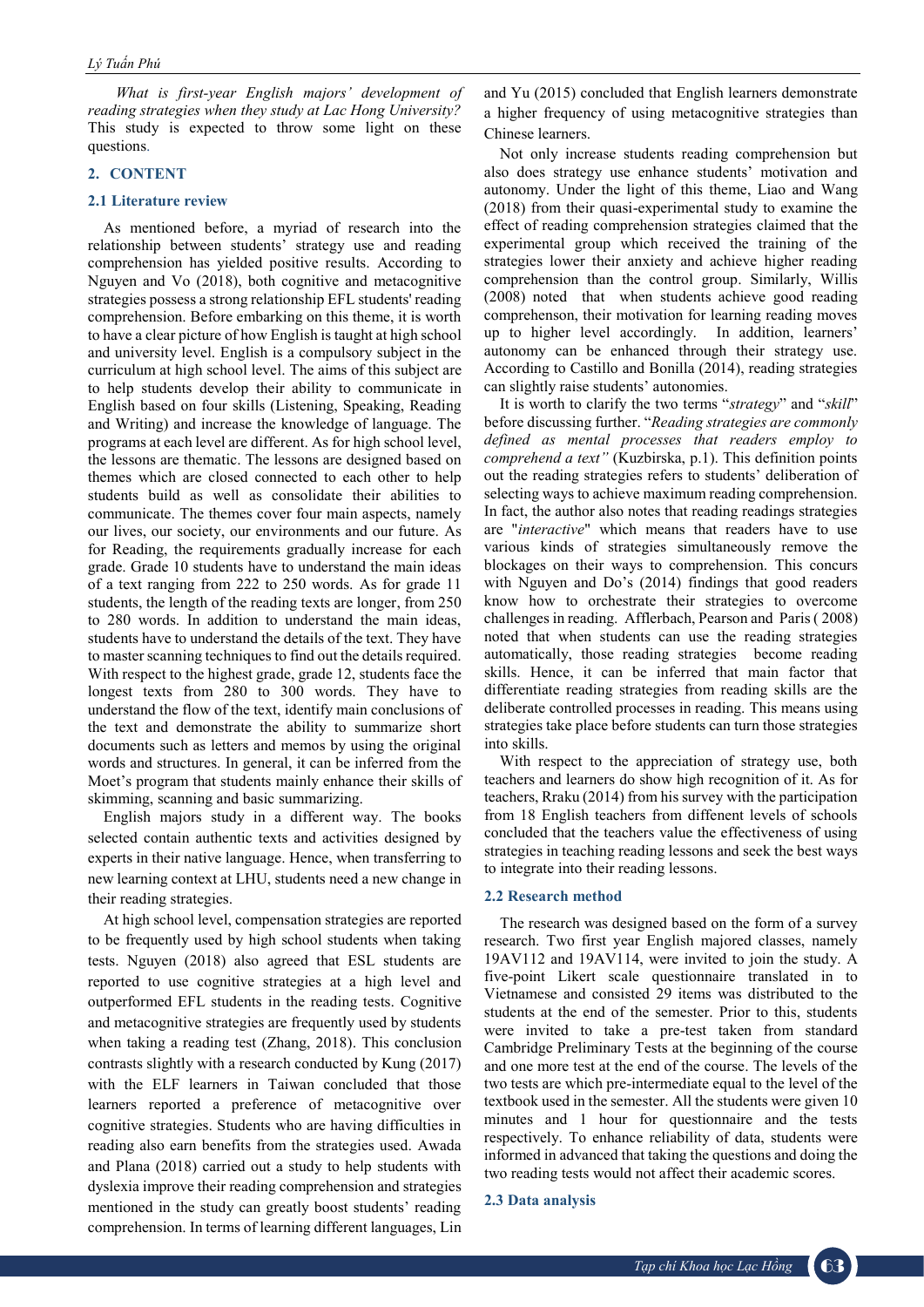The Cronbach's alpha of the questionnaire was shown below:

**Table 2**. *The Cronbach's alpha of the questionnaire*

| <b>Reliability Statistics</b> |            |  |
|-------------------------------|------------|--|
| Cronbach's Alpha              | N of Items |  |
| .656                          | 29         |  |

 As can be seen from the table above, the Cronbach's alpha of the questionnaire was 0.656 which is considered to be acceptable for this study as the first years English majors encountered new concepts of reading strategies (Taber, 2017). Hence, students' answers from the questionnaires can serve the purpose of this study.

 A paired samples t-test was conducted to compare means of pre-test and post-test scores. Prior to this, a test of normality was taken to test the normal distribution of the pretest and post-test scores.

|              | <b>Class</b> | Kolmogorov-Smirnov <sup>a</sup> |
|--------------|--------------|---------------------------------|
|              |              | Sig.                            |
| <b>Prete</b> | 19AV112      | ,114                            |
| st           | 19AV114      | $,200*$                         |
| <b>Postt</b> | 19AV112      | ,170                            |
| est          | 19AV114      | $.200*$                         |

With the value (sig=  $0.114, 0.200, 0.17, 0.2 \ge 0.05$ ) seen in the table above, the pre-test and post-test scores were normally distributed.

**Table 4.** *Paired samples t-test*

|        |                       | <b>Paired</b>      |            |
|--------|-----------------------|--------------------|------------|
|        |                       | <b>Differences</b> | Sig. $(2-$ |
|        |                       | Mean               | tailed)    |
| Pair 1 | Pretest -<br>Posttest | $-31333$           | ,000       |

The value is smaller than 0.05. It can be concluded that there is a statistical difference between the scores of the pretest and posttest. It is clear from the table that the students' posttest scores are 0. 31 higher than their pre-test scores.

A multivariate regression was then selected to detect the relationships between 5 types of reading strategies with students' performance reading. The result is shown below:

| <b>Table 5.</b> Regression |  |
|----------------------------|--|
| $1.3.7 \wedge 3.7.1.0$     |  |

| ANOVA <sup>a</sup>                                                                                       |              |                |       |                   |
|----------------------------------------------------------------------------------------------------------|--------------|----------------|-------|-------------------|
|                                                                                                          | <b>Model</b> | Mean Square    | F     | Sig.              |
|                                                                                                          | Regression   |                | 1,279 | .290 <sup>b</sup> |
|                                                                                                          | Residual     | 2,132<br>1,667 |       |                   |
|                                                                                                          | Total        |                |       |                   |
| a. Dependent Variable: Posttest                                                                          |              |                |       |                   |
| <b>b. Predictors: (Constant), Evaluation, Comprehend,</b><br><b>Retrieval, Memory, Planning, Monitor</b> |              |                |       |                   |

It can be inferred from the table above that all 5 types of strategies possess a weak correlation with students' improvement in the post-test score as  $p$  value ( $sig = 0.29$ ) is larger than 0.05. Although there is a slight increase in the

post-test scores, the use of all the strategies cannot attribute to this change.

# **Table 6.** *Coefficientsa*

| <b>Model</b> |            | Sig. |
|--------------|------------|------|
|              | (Constant) | ,078 |
|              | Comprehend | ,720 |
|              | Memory     | ,047 |
|              | Retrieval  | .782 |
|              | Planning   | .815 |
|              | Monitor    | ,053 |
|              | Evaluation | ,225 |

Even though all the 5 types of strategies possess a weak relationship with the post-test score, a further inquiry to detect which types of strategies possess the strongest level among the weak ones is necessary. The table above informs that the type of strategies which has the strongest level is memory strategy. The memory strategy includes 5 substrategies, namely *highlighting main ideas, marking parts I understand, highlighting parts I do not understand, reading questions many times and rearrange structures of the text in my own ways*. Those sub-strategies are easy to learn and apply to reading texts, which may help explain why they possess the strongest levels of the 5 strategies.

# **3. CONCLUSIONS**

From the data analysis above there are several prominent things which can be drawn for further research and teaching.

# *Kinds of strategies to teach*

Students do make significant difference in learning reading after one semester. Their ability of reading can develop gradually as time goes by. The question is how to accelerate such development in a shorter time and what kind of reading strategies will serve this purpose best. However, the relationship between using strategies and improvement in reading is still vague in this study. This can be solved by focusing more teaching students' strategies in reading lessons. In this way, the use of strategies is much clearer and testing the relationship of the use with their reading performance should be more effective. The next step is to decide what kinds of strategies to teach. In accordance with the data analysis above, the choice here rests on what is available in the texts. This means the questions designed in the texts, the texts itself are important as students can easily get access to what is in their hands. That helps explains why memory strategy should be introduced first to students.

The next kind of strategies to consider teaching is monitor strategy consisting of 5 sub-category strategies, namely *correct mistakes when I find them, stop to check when I find something conflicting, find out why some strategies are effective, note down effective strategies for later use,* and *switch strategies.* Those strategies help students effectively monitor the use of strategies throughout the process of reading. Such strategies demand students' inventory of strategies from which they can draw appropriate strategies to use while reading. The choice and evaluating the effectiveness of those strategies taken out should take place